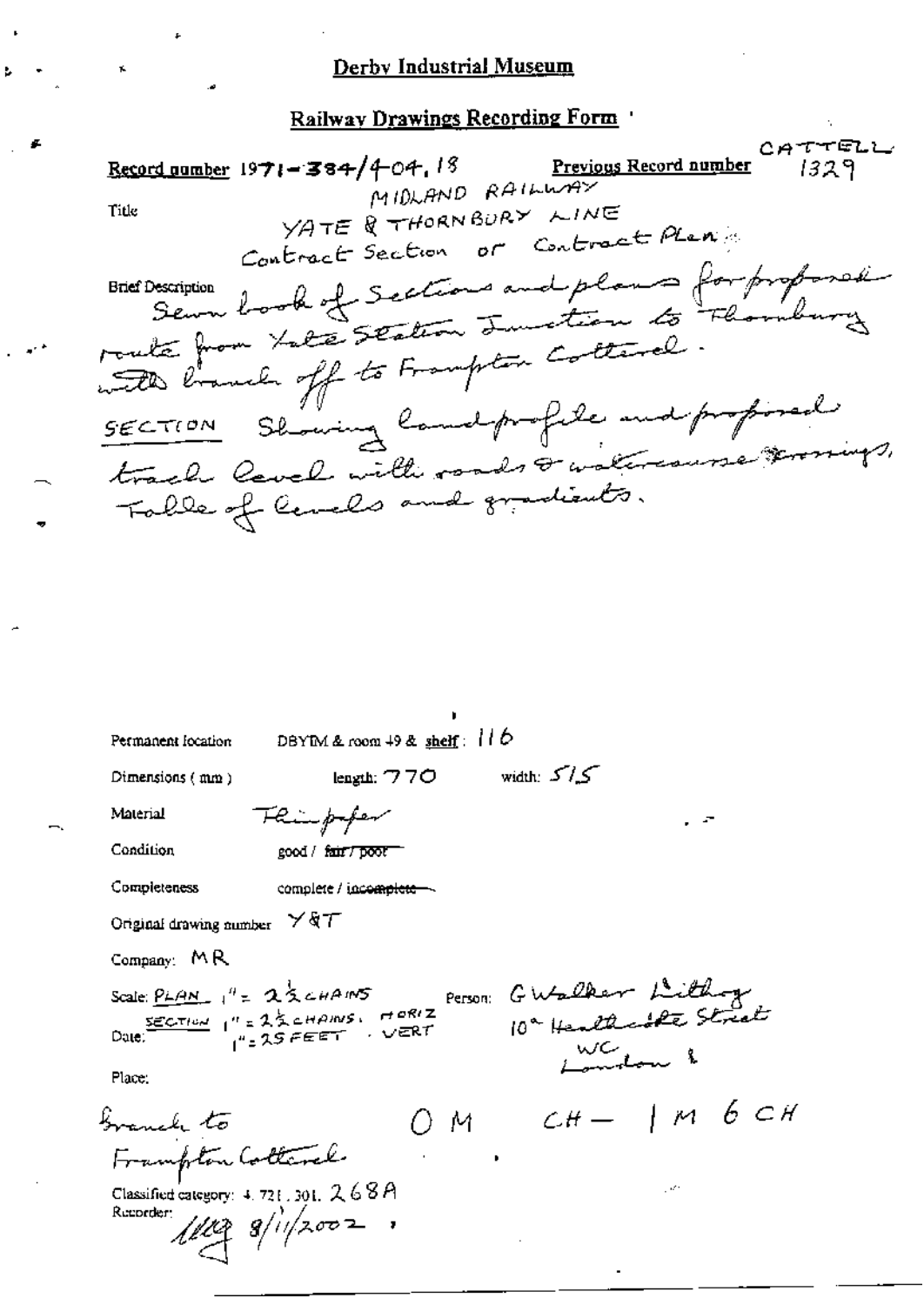## Derby Industrial Museum

Railway Drawings Recording Form 4

CATTELL Previous Record number Record number  $1971 - 384/404$ , | 9 1329 MIDLAND RAILWAY YATE & THORNBURY LINE Title Contract Section or Contract Plan Sem book of Sections and plans for proposed **Brief Description** route from Late Staten Junction to Floridas with branch off to Frampton Cottanal. PLAN Showing proposed route with details of roads, buildings, watercourse's, fields to gunderies. County of glowerster, Parish of Frampton Cotteral. Parish of Fron Acton. Londowners: James & Lucy Jane Buch William Gibbs. Johns Elizabeth Limbrich & Ann Keepin, James Williams, Many Lucy. Junction with Late & Thornhang Railway at Acton Mill. DBYIM & room  $49$  & shelf:  $110$ . Permanent location width:  $5^{\prime}/5^{\prime}$ iengin: 770 Dunensions (mm) Material Flampaper Condition good / fair / poor Completeness complete / inc<del>omplete —</del> Original drawing number  $\times$  & T Company:  $MR$ Person: GWalker Lithog Scale:  $\frac{p_L q_M}{q}$ , "=  $25$  cHANS Due:  $\frac{55227124}{8}$   $1''$  =  $2\frac{1}{2}$  cHAm/s. HORIZ 10" Healthcatte Street  $1.25555$ WC don 1 Place: Branch to  $CH - O$  M  $60CH$ Ом. Franklin Cotteral 1. Classified category:  $4.721$ ,  $301$ ,  $2.69$   $\alpha$ Recorder:  $1003 8/11/2002$